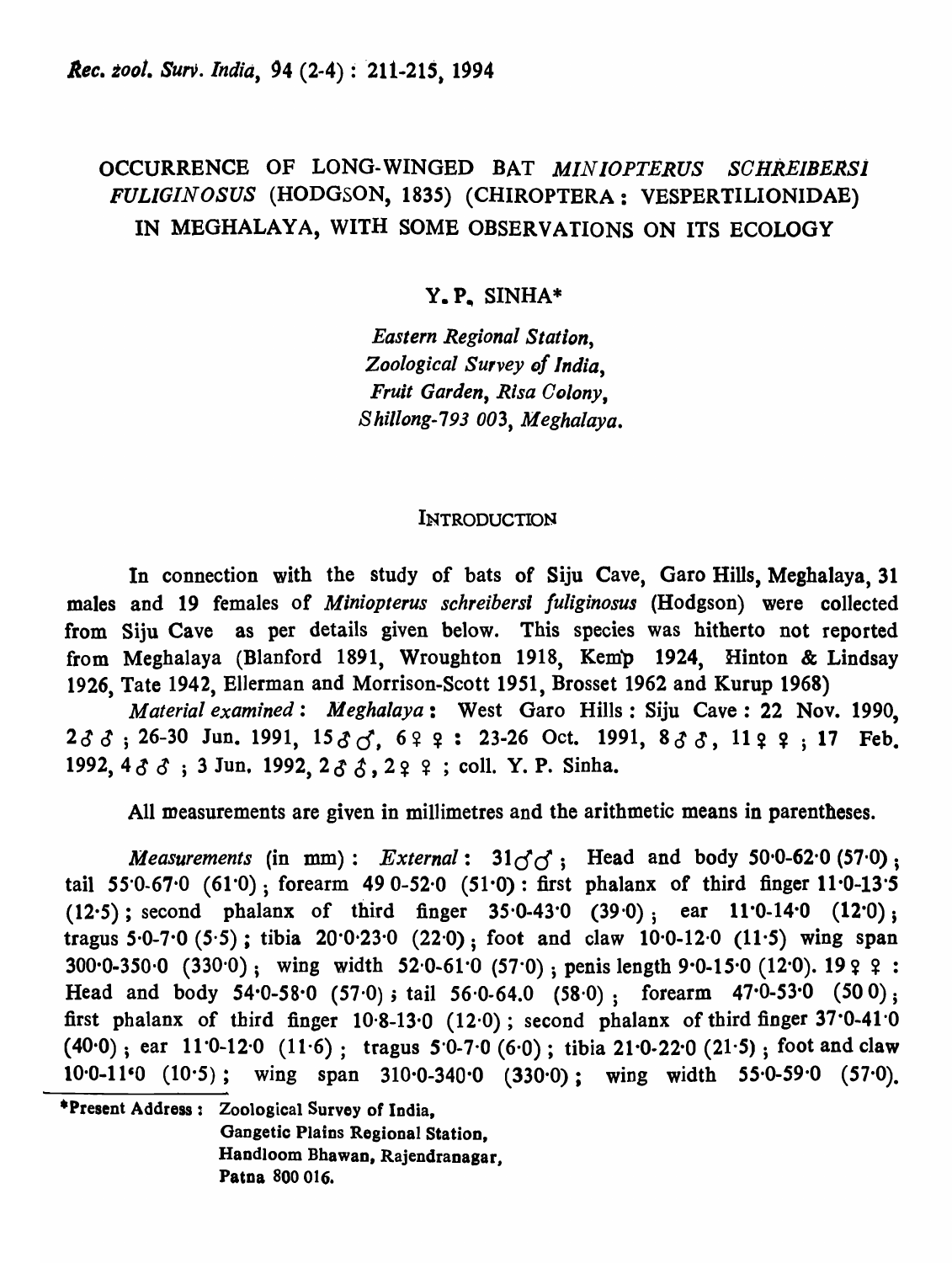Skull:  $5\sigma$ <sup>1</sup> **I** Total length 16.6-17.7 (17-1); zygomatic width 9.5-10.0 (9.9); cranial width  $8.0-8.7$  ( $8.4$ ); maxillary width  $(m<sup>3</sup> - m<sup>3</sup>)$  7.3-8.0 ( $7.6$ ); length of upper tooth row  $(c - m<sup>3</sup>)$  7<sup>.</sup>0 (in all); length of lower tooth row  $(c - m<sup>3</sup>)$  7<sup>.</sup>3-7<sup>.</sup>6 (7<sup>.</sup>4); mandibular length  $12.7-13.5$  (13.1); height of brain case  $9.0-10.0$  (9.7); height of muzzle  $5.5-6.2$  (5.9).  $5.9 \div 5.2$  Total length  $16.3-17.1$  (16.9); zygomatic width 9.4-10.0 (9.8); cranial width 8.2-9.0 (8.6); maxillary width  $(m^2 - m^3)$ 7.5-8.3 (7.8) length of upper tooth row  $(c - m^3)$  6.9-7.1 (7.0); length of lower tooth row  $(c - m<sub>s</sub>)$  7.1-7.3 (7.2); mandibular length 12.1-12.5 (12.3); height of brain case 9'0-10'S (9-7) ; height of muzzle 5'0-6-1 (5-7).

*Additional material examined: M aharashtra:* Satara Dist: Mahabaleshwar: 4 Jan 1915, present in the National collection of India at ZSI., Calcutta,  $733$ , 13  $9$   $9$ ; 10 Aug 1967 W R S., Z S I., Pune\_ S d d, 10 ~ ~ ; *Karnataka:* Nadakalsi, 28 Aug 1967, present in the National Institute of Virology, Pune, 3 (unsexed); *Uttar Pradesh:* Uttar Kashi Dist: Nakuri, *c.* 13 km. S. of Uttar Kashi, 28 May, 1989, ZSI., Calcutta, 2 9 9

*Measurements of additional material: External:*  $15 \land \sigma$ : Head and body 57.0-61.2 (59.5); tail 51.2-55.5 (53.4); forearm  $47.0-49.0$  (48.5); first phalanx of third finger 10'0·13'0 *(11'5);* second phalanx of third finger 34'2-42'1 (38'2); ear 10.0-12.0 (11.1); tragus 5.0-6.1 (5.8); tibia 17.0-20.0 (19.0); foot and claw  $8.0-11.0$  (10.0); wing span (not taken); wing width (not taken); penis length (not taken).  $1899$ and 3 (unsexed): Head and body  $65.0.60.0$   $(57.0)$ ; tail  $52.0.56.0$   $(54.0)$ ; foream 45.0-50.0 (48.0): first phalanx of third finger  $10.0-12.5$  (11.0); second phalanx of third finger 34.0-37.3 (36.2); ear 9.0.11.0 (10.4); tragus 5.0.6.5 (5.8); tibia 17.8-20.0 (19-2) ; foot and claw *8,0-10'5* (9'5); wing span (not taken) ; wing width (not taken), Skull:  $50<sup>2</sup>$   $3$ : Total length 15.0-16.0 (15.8); zygomatic width 9.0 (in all); cranial width 8.0 (in all); maxillary width  $(m^3 - m^3)$  6.5-7.0 (6.8); length of upper tooth row  $(c - m_3)$  5.6-6.0 (5.9) : length of lower tooth row  $(c - m_3)$  6.5-6.9 (6.7); mandibular length  $11.0-11.4$  (11.2); height of brain case  $8.0-9.7$  ( $8.7$ ); height of muzzle 4.5-5.0 (4.7). 5  $\varphi$  ? : Total length 15.5-16.1 (16.0); zygomatic width 8-9 (8.7): cranial width 8-0 (in all); maxillary width  $(m^3 - m^3)$  6.5-6.9 (6.7); length of upper tooth row  $(c-m<sub>3</sub>)$  6.0 (in all) ; length of lower tooth row  $(c-m<sub>3</sub>)$  6.1-6.7 (6.3); mandibular length  $11·0·11·7$  (11·2); height of brain case 8<sup>.6</sup>-9<sup>.</sup>3 (8<sup>.9</sup>); height of muzzle 4.7<sup>-5·6</sup> (5<sup>.</sup>1).

From earlier records and above additional collections examined, this subspecies occurs in Maharashtra, Karnataka, Uttar Pradesh and West Bengal (Allen, 1908) in India. Therefore, the present material forms the basis of Authentic record of *Miniopterus schreibersi /uliginosus* Hodgson from Meghalaya.

*Morphometric variation:* Forearm (47'0-53-0) and skull *(16'5-17'6)* of Meghalaya population is slightly longer than that of Uttar Pradesh, Maharashtra and Karnataka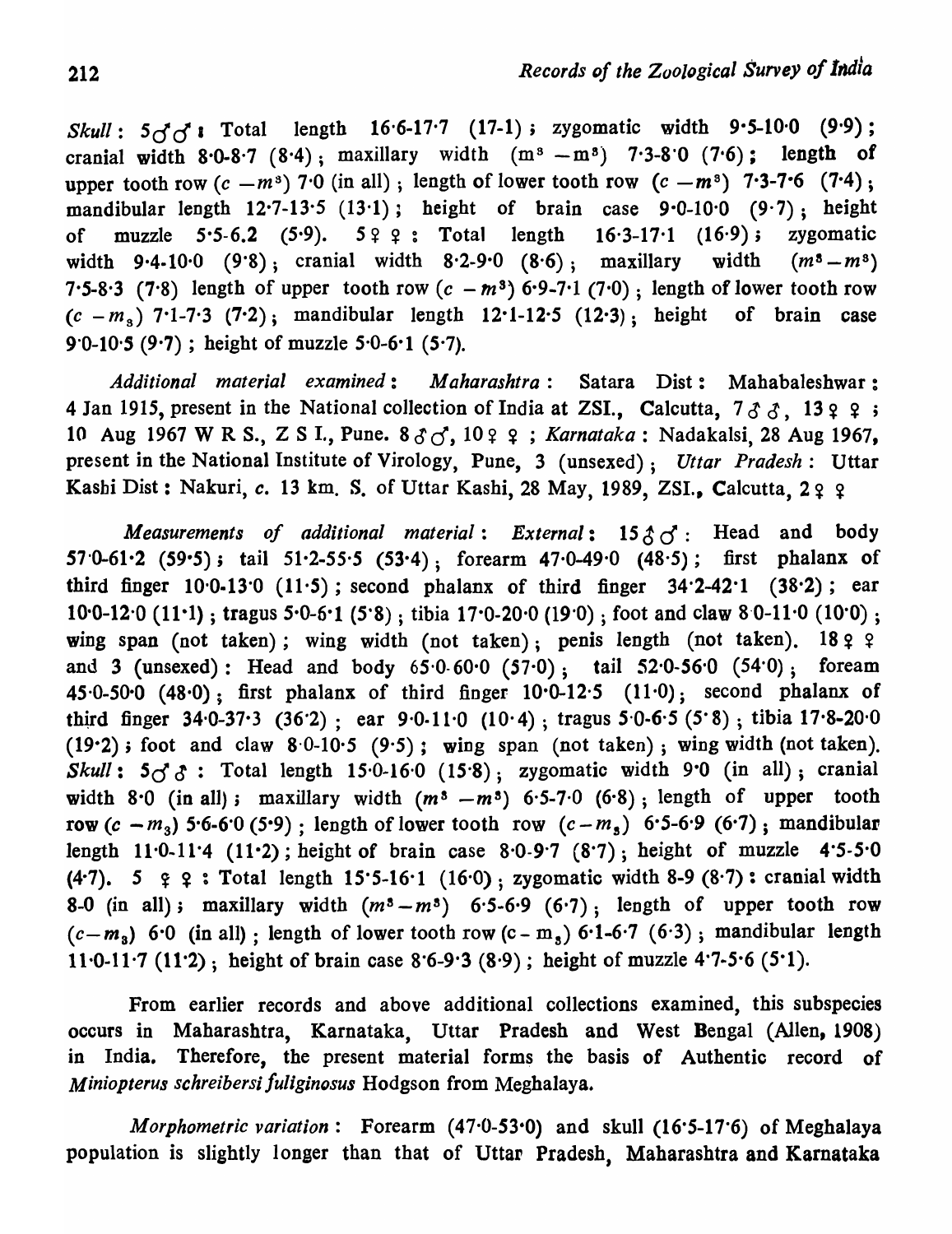**Morearm 45.0-50.0 and skull 15.0-16.0).** However, these differences in size could be related to the level of maturity of specimens. Penis is very long  $(9.0-16.0)$ . Ear small,  $11.0-14.0$  in length; tragus short,  $5.0-7.0$  in length.

The tip of the right tragus is one specimen and that of both tragi in other specimen are found abnormally white. The length of second phalanx of the third finger is more than three times of the first phalanx as was observed by other authors. Colour blackish brown throughout. In one specimen partial albinism is observed in right wing between lower portion of the third and fourth finger.

*Observations on ecology:* It was observed that the colony fluctuates seasonally. Only males were observed in November (2 ex.) and February (4 ex.) while both sexes were abundant in June and October. The males out numbered the females.

The ecological condition of Siju Cave with a subterranean river rushing through it, is an ideal habitat for this bat. A similar observation was made by Brosset (1962) for Robber's cave which constituted a "mother house" with another cave at Panchgani within a radius of 70 km which served as secondary habitat for the bat. However, I did not get the opportunity to explore deep inside the cave to find out any such off shoots, or outlets.

The Long-winged Bat was observed together with *Econycteris spe/aea* (Dobson), *Rousettus I, leschenaulti* (Desmarest) and *HipPQsideros lankadiva* KeJaart at the time of their emergence and collected all together in the mist-net in June and October land only with *E. spelaea* (Dobson) and *R. I. leschenaulti* (Desmarest) in November and February. This type of association has not been mentioned by Brosset ,1962) in Robber's cave near Mahabalcshwar in Maharashtra.

*Miniopterus s. fuliginosus* was the first to emerge from the cave in the evening. The long-winged bat was found to emerge from the cave *S* minutes after sun-set in October, 8-10 minutes in November, *2S* minutes in February and 12-15 minutes in June. It emerges early in the evening in October and November and late in the evening in February and June. It was not found hanging from ceiling near the entrance of the cave prior to emergence but *it* suddenly despersed in all directions among trees which formed its hunting territory. While flying individuals of this bat keep close to each other in many rows. It was observed living in big crevices in the side wall of the cave in many places.

The gut contents of this species contained small wings of dipterans; portions of small coleopteran: isopteran and hymenopteran insects. The dentition is sharp but weak for bigger insects. Huge quantity of very small dipteran flies were observed in and around the cave.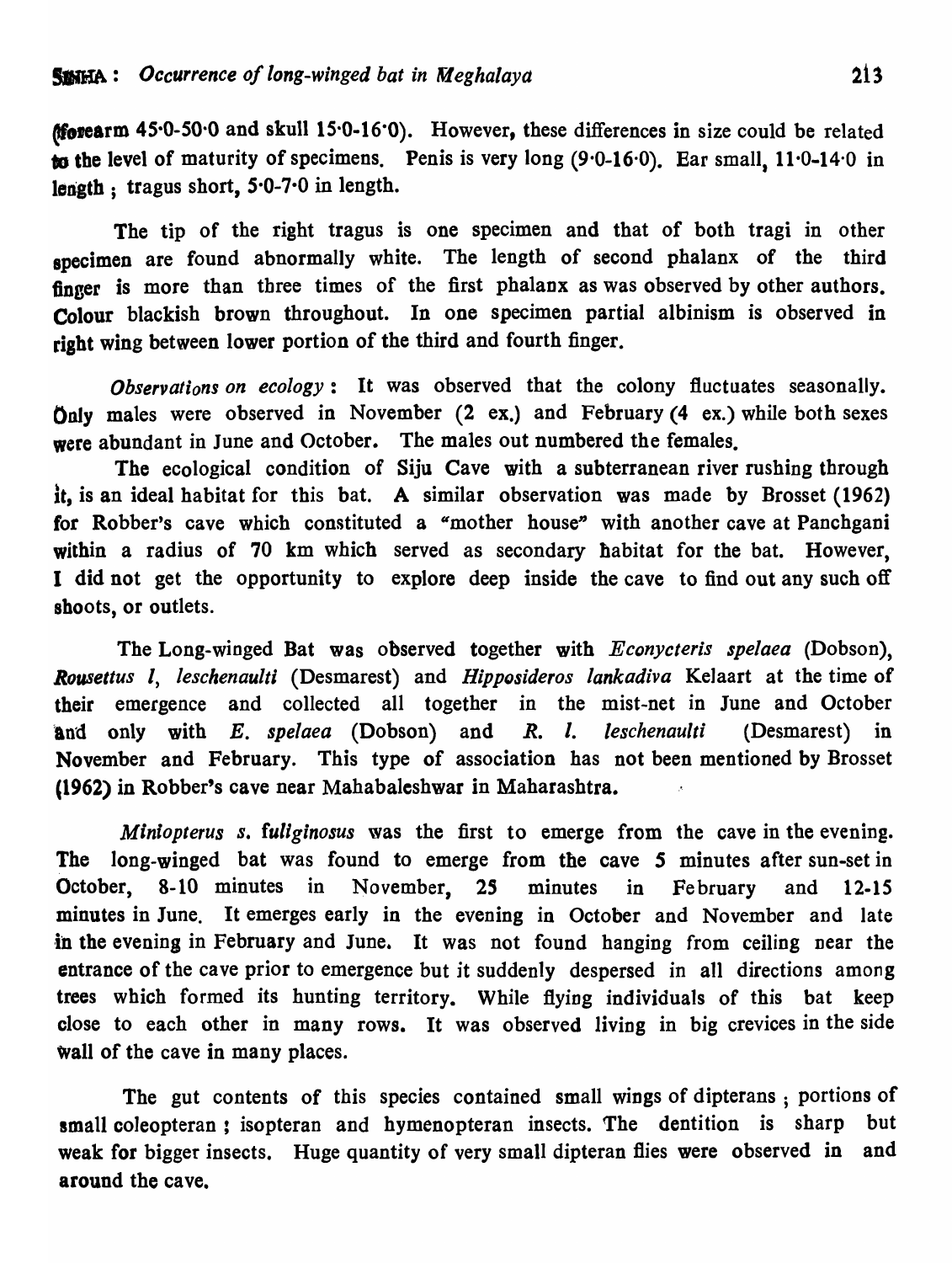All the females collected in the first and last week of June had well developed mammae, although none was found pregnant or with young. Brosset (1962) observes that the birth of young takes place in June but the females did not carry them in flight. Instead the young ones were put together in an enormous swarm.

#### ACKNOWLEDGEMENTS

The author is grateful to the Director and Dr. J. R. B. Alfred, Additional Director, Zoological Survey of India, Calcutta for constant encouragement during this study. He is also thankful to Dr. R. H. Kamble, Scientist-"SD" and Officer in-Charge of this Regional Station for providing facilities for this study and to Dr. H. R. Bhat of National Institute of Virology, Pune, for providing facilities to examine specimens of this species available there.

### REFERENCES

Allen, G. M. (1908) : Notes on Chiroptera. *Bull. Mus. Comp. Zool. Harv.,* 52: 25-62.

- Blanford, W. T. (1891): The fauna of British India. Mammalia. Taylor and Francis, London.
- Brosset, A. (1962): The bats of Central and Western India. Part 3. J. *Bombey nat.*  Hisl. *Soc.,* S9 : 707-746.
- Ellerman, J. R. & Morrison-Scott, T. C. S. (1951): Checklist of Palaearctic and Indian mammals. British Museum, London.
- Hinton, M. A. C. & Lindsay, H. M. (1926): Bombay Natural History Society's Mammal Survey of India, Burma and Ceylon. Report No. 41: Assam and Mishmi Hills. J. *Bombay nat. Hisi. Soc.,* 31: 379-382.
- Kemp, S. (1924): Note on mammals of Siju Cave, Garo Hills, Assam. Part II. *Rec. Indian Mus.,* 26 : 23-25.
- Kurup, G. U. (1968): Mammals of Assam and adjoining areas. 2. A distributional list. *Proc. zooi. Soc. Calcutta,* 21 : 79-99.
- Tate, G. H. H. (1941): Notes on vcspertilionid bats of the subfamilies Miniopterinae,